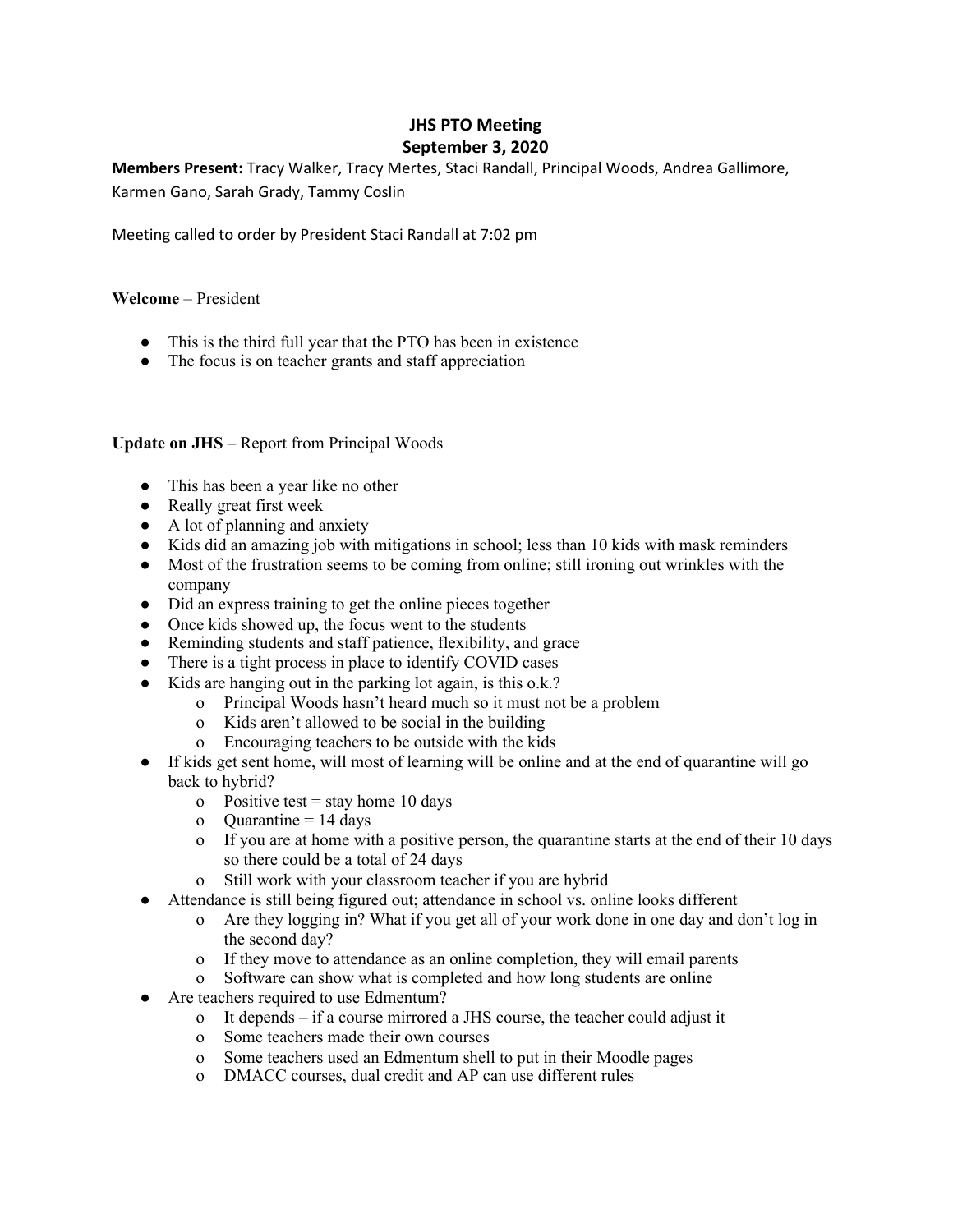**Secretary Report** – Minutes from May 7, 2020 meeting

- May minutes reviewed
- Motion to approve by Andrea Gallimore
- Second by Tracy Walker
- Motion carried

#### **Treasurer Report**

- Treasurer report reviewed by Tracy Walker
	- o May-June 30, 2020
	- o 2019-2020 Fiscal Summary
	- o July-August 31, 2020 report
- Motion to approve the Treasurer's report by Tammy Coslin
- Second by Andrea Gallimore
- Motion carried
- Budget reviewed for 2020-2021
- Motion to approve by Tracy Mertes
- Second by Andrea Gallimore
- Motion carried

#### **Old Business/ Committee Reports**

- **●** Friends of JHS PTO
	- **o** Active link always available on the PTO website
	- **o** Staci suggested moving to Go Fund Me vs. PayPal for donations
		- Recommendation to explain what we will do with the money
			- **●** Food truck, teacher grants, mailbox treats
			- Put photos out there; COVID kit recommendation
- **●** School Supply Donations
	- **o** Liz has sent pictures of packages
	- **o** Will send another request in a few weeks or if she is in good shape, we will wait until November/December
- Apparel Sales ending Sept 7 at 6 p.m.
	- **o** Will put a reminder on Facebook
		- **o** Tracy W. texted Chelsea about the senior sale and we haven't gotten any money; Summit got a check in July
- **●** PTO Website
	- **o** Recommend adding by-laws
	- **o** Updated in June or July
	- **o** Calendar is working
- **●** Social Media Facebook, Twitter
	- **o** Introduce officers again
	- **o** Tracy W. will take over updating Facebook
	- **o** Staci does Twitter and retweets district items